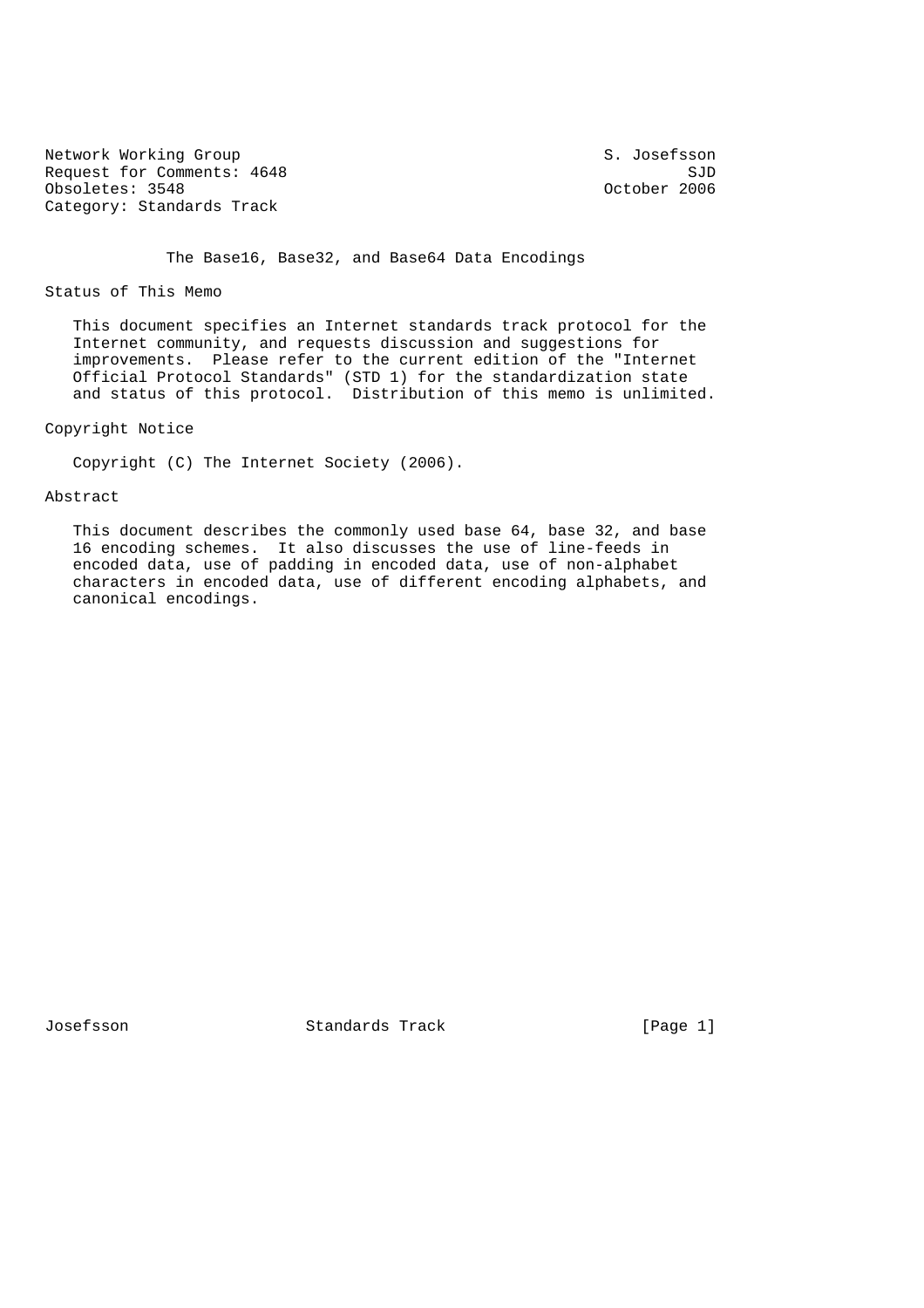# Table of Contents

| 2.                                                                |
|-------------------------------------------------------------------|
| 3.                                                                |
|                                                                   |
|                                                                   |
| 3.3. Interpretation of Non-Alphabet Characters in Encoded Data  4 |
|                                                                   |
|                                                                   |
|                                                                   |
| 5. Base 64 Encoding with URL and Filename Safe Alphabet 7         |
|                                                                   |
| 7                                                                 |
|                                                                   |
|                                                                   |
|                                                                   |
| 11. ISO C99 Implementation of Base64 14                           |
|                                                                   |
|                                                                   |
|                                                                   |
|                                                                   |
|                                                                   |
|                                                                   |
|                                                                   |

Josefsson Standards Track [Page 2]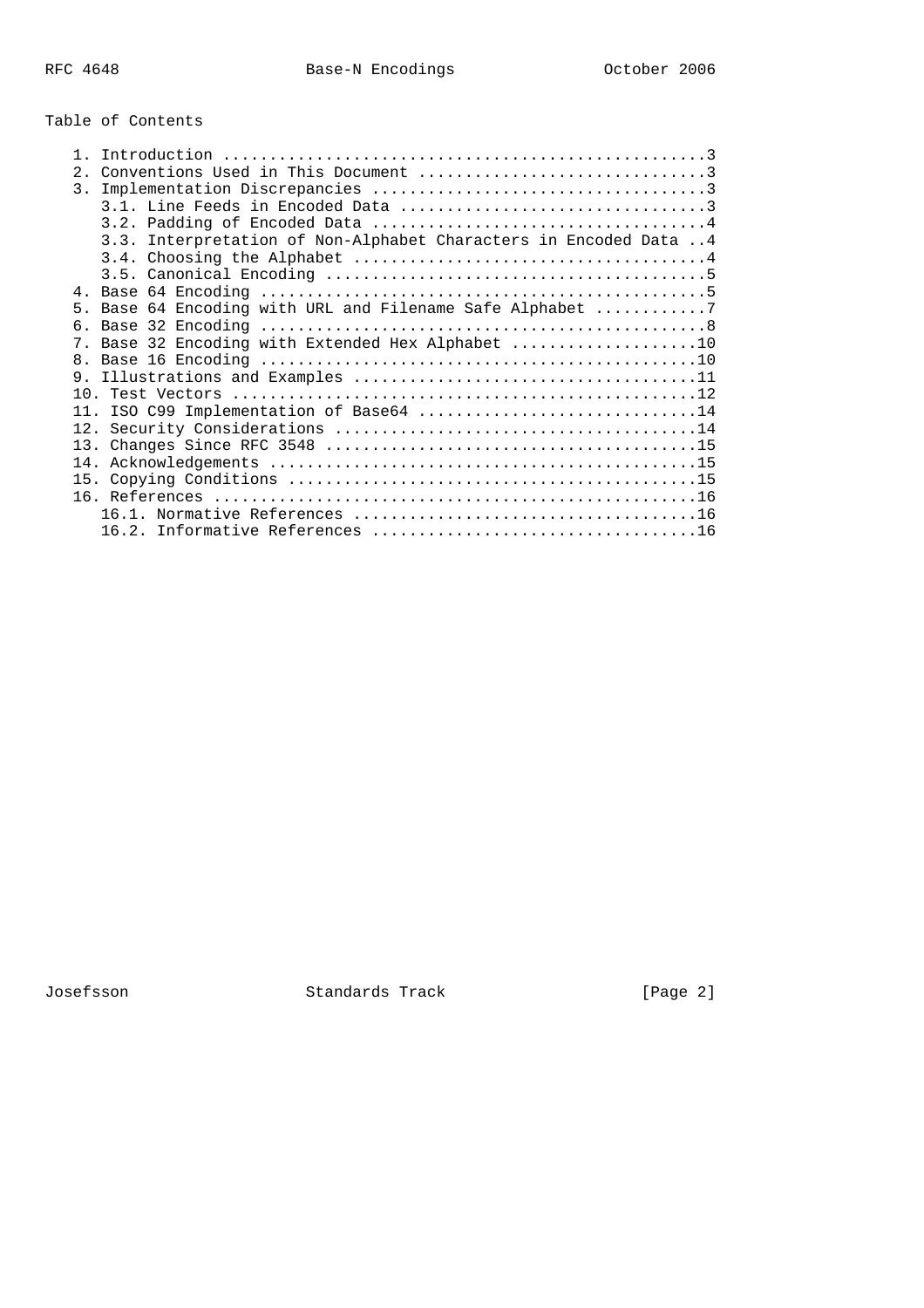# 1. Introduction

 Base encoding of data is used in many situations to store or transfer data in environments that, perhaps for legacy reasons, are restricted to US-ASCII [1] data. Base encoding can also be used in new applications that do not have legacy restrictions, simply because it makes it possible to manipulate objects with text editors.

 In the past, different applications have had different requirements and thus sometimes implemented base encodings in slightly different ways. Today, protocol specifications sometimes use base encodings in general, and "base64" in particular, without a precise description or reference. Multipurpose Internet Mail Extensions (MIME) [4] is often used as a reference for base64 without considering the consequences for line-wrapping or non-alphabet characters. The purpose of this specification is to establish common alphabet and encoding considerations. This will hopefully reduce ambiguity in other documents, leading to better interoperability.

2. Conventions Used in This Document

 The key words "MUST", "MUST NOT", "REQUIRED", "SHALL", "SHALL NOT", "SHOULD", "SHOULD NOT", "RECOMMENDED", "MAY", and "OPTIONAL" in this document are to be interpreted as described in [2].

3. Implementation Discrepancies

 Here we discuss the discrepancies between base encoding implementations in the past and, where appropriate, mandate a specific recommended behavior for the future.

3.1. Line Feeds in Encoded Data

 MIME [4] is often used as a reference for base 64 encoding. However, MIME does not define "base 64" per se, but rather a "base 64 Content- Transfer-Encoding" for use within MIME. As such, MIME enforces a limit on line length of base 64-encoded data to 76 characters. MIME inherits the encoding from Privacy Enhanced Mail (PEM) [3], stating that it is "virtually identical"; however, PEM uses a line length of 64 characters. The MIME and PEM limits are both due to limits within SMTP.

 Implementations MUST NOT add line feeds to base-encoded data unless the specification referring to this document explicitly directs base encoders to add line feeds after a specific number of characters.

Josefsson Standards Track [Page 3]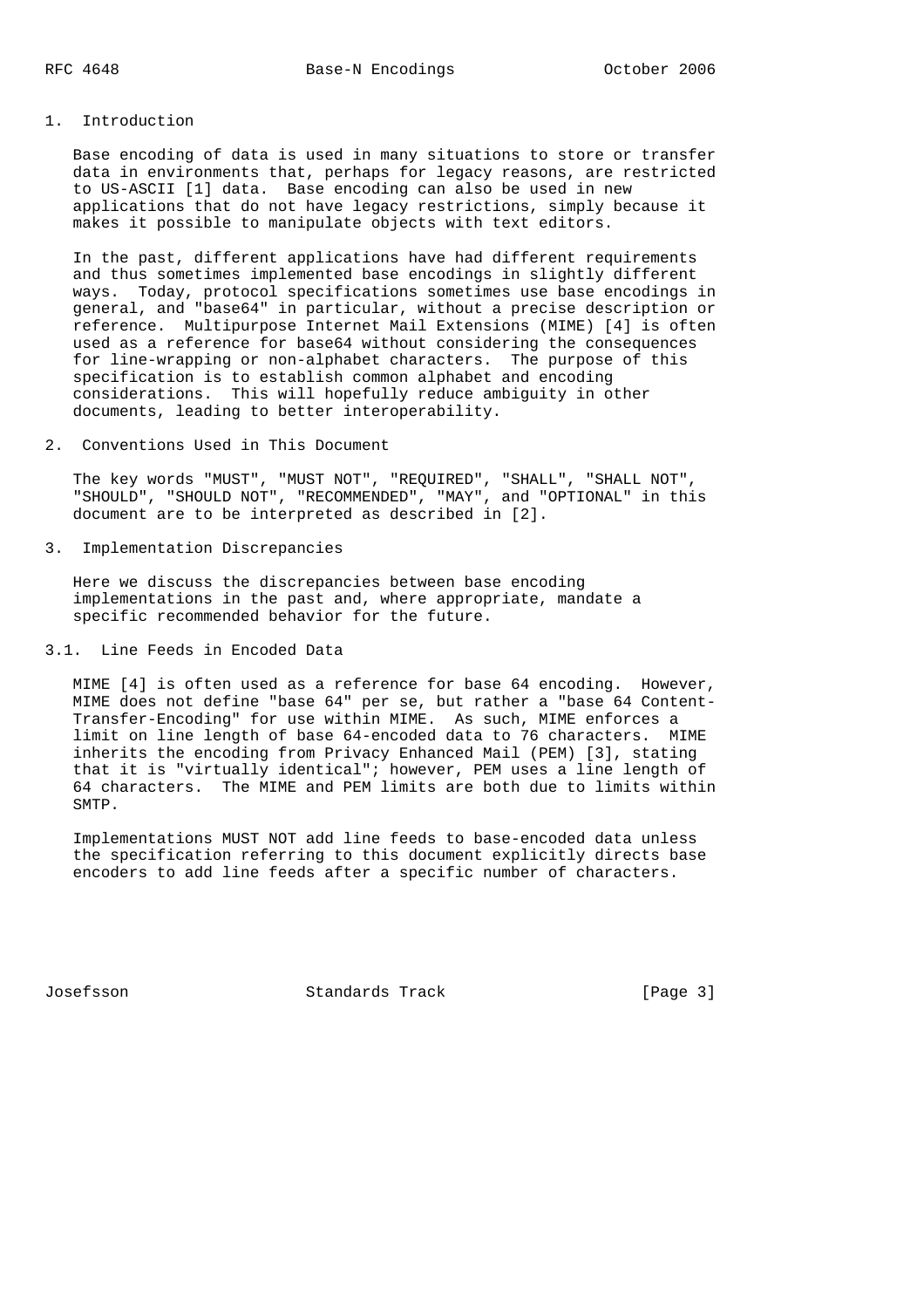3.2. Padding of Encoded Data

 In some circumstances, the use of padding ("=") in base-encoded data is not required or used. In the general case, when assumptions about the size of transported data cannot be made, padding is required to yield correct decoded data.

 Implementations MUST include appropriate pad characters at the end of encoded data unless the specification referring to this document explicitly states otherwise.

 The base64 and base32 alphabets use padding, as described below in sections 4 and 6, but the base16 alphabet does not need it; see section 8.

3.3. Interpretation of Non-Alphabet Characters in Encoded Data

 Base encodings use a specific, reduced alphabet to encode binary data. Non-alphabet characters could exist within base-encoded data, caused by data corruption or by design. Non-alphabet characters may be exploited as a "covert channel", where non-protocol data can be sent for nefarious purposes. Non-alphabet characters might also be sent in order to exploit implementation errors leading to, e.g., buffer overflow attacks.

 Implementations MUST reject the encoded data if it contains characters outside the base alphabet when interpreting base-encoded data, unless the specification referring to this document explicitly states otherwise. Such specifications may instead state, as MIME does, that characters outside the base encoding alphabet should simply be ignored when interpreting data ("be liberal in what you accept"). Note that this means that any adjacent carriage return/ line feed (CRLF) characters constitute "non-alphabet characters" and are ignored. Furthermore, such specifications MAY ignore the pad character, "=", treating it as non-alphabet data, if it is present before the end of the encoded data. If more than the allowed number of pad characters is found at the end of the string (e.g., a base 64 string terminated with "==="), the excess pad characters MAY also be ignored.

3.4. Choosing the Alphabet

 Different applications have different requirements on the characters in the alphabet. Here are a few requirements that determine which alphabet should be used:

Josefsson Standards Track [Page 4]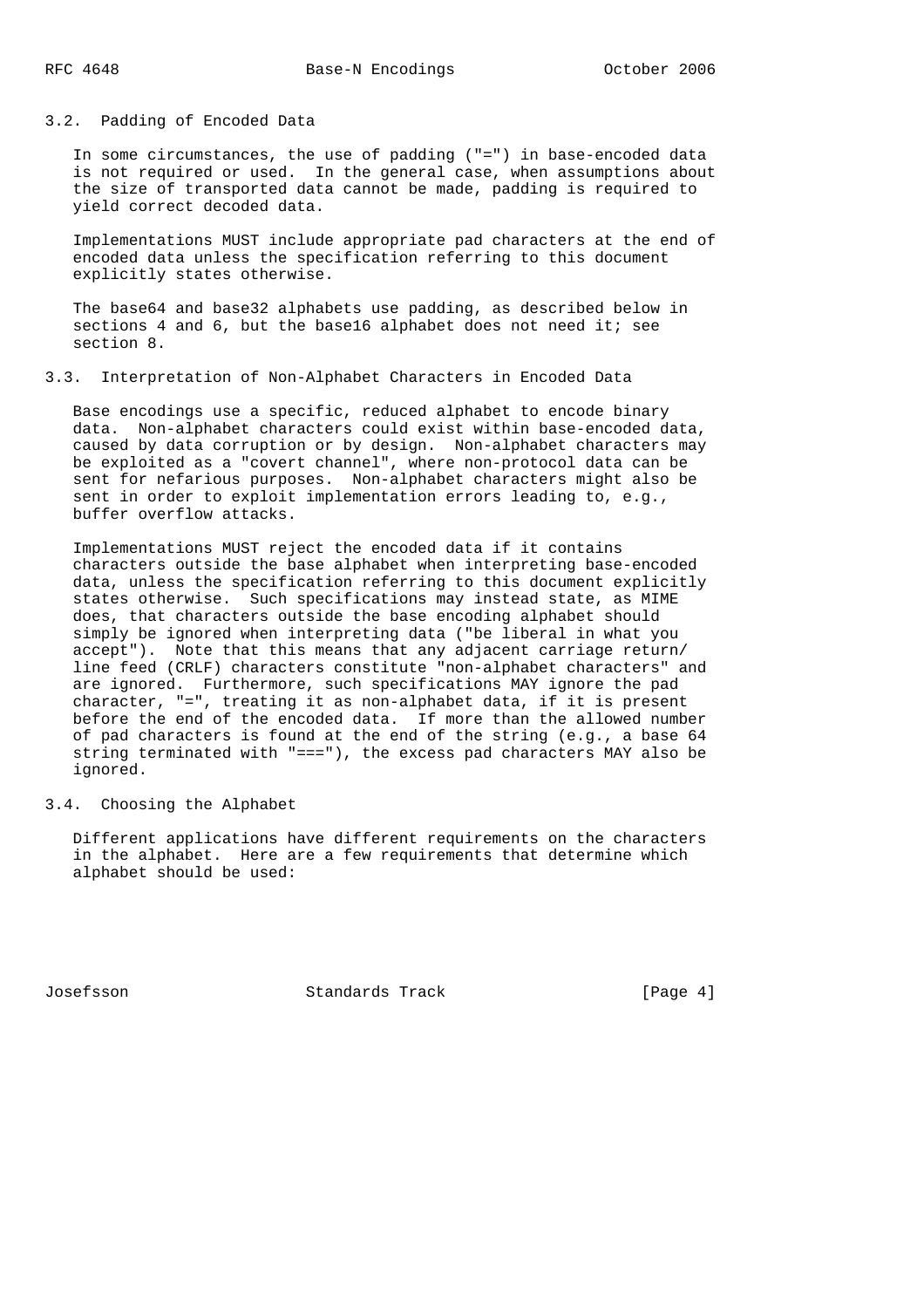- o Handled by humans. The characters "0" and "O" are easily confused, as are "1", "l", and "I". In the base32 alphabet below, where 0 (zero) and 1 (one) are not present, a decoder may interpret 0 as O, and 1 as I or L depending on case. (However, by default it should not; see previous section.)
	- o Encoded into structures that mandate other requirements. For base 16 and base 32, this determines the use of upper- or lowercase alphabets. For base 64, the non-alphanumeric characters (in particular, "/") may be problematic in file names and URLs.
	- o Used as identifiers. Certain characters, notably "+" and "/" in the base 64 alphabet, are treated as word-breaks by legacy text search/index tools.

 There is no universally accepted alphabet that fulfills all the requirements. For an example of a highly specialized variant, see IMAP [8]. In this document, we document and name some currently used alphabets.

# 3.5. Canonical Encoding

 The padding step in base 64 and base 32 encoding can, if improperly implemented, lead to non-significant alterations of the encoded data. For example, if the input is only one octet for a base 64 encoding, then all six bits of the first symbol are used, but only the first two bits of the next symbol are used. These pad bits MUST be set to zero by conforming encoders, which is described in the descriptions on padding below. If this property do not hold, there is no canonical representation of base-encoded data, and multiple base encoded strings can be decoded to the same binary data. If this property (and others discussed in this document) holds, a canonical encoding is guaranteed.

 In some environments, the alteration is critical and therefore decoders MAY chose to reject an encoding if the pad bits have not been set to zero. The specification referring to this may mandate a specific behaviour.

# 4. Base 64 Encoding

 The following description of base 64 is derived from [3], [4], [5], and [6]. This encoding may be referred to as "base64".

 The Base 64 encoding is designed to represent arbitrary sequences of octets in a form that allows the use of both upper- and lowercase letters but that need not be human readable.

Josefsson Standards Track [Page 5]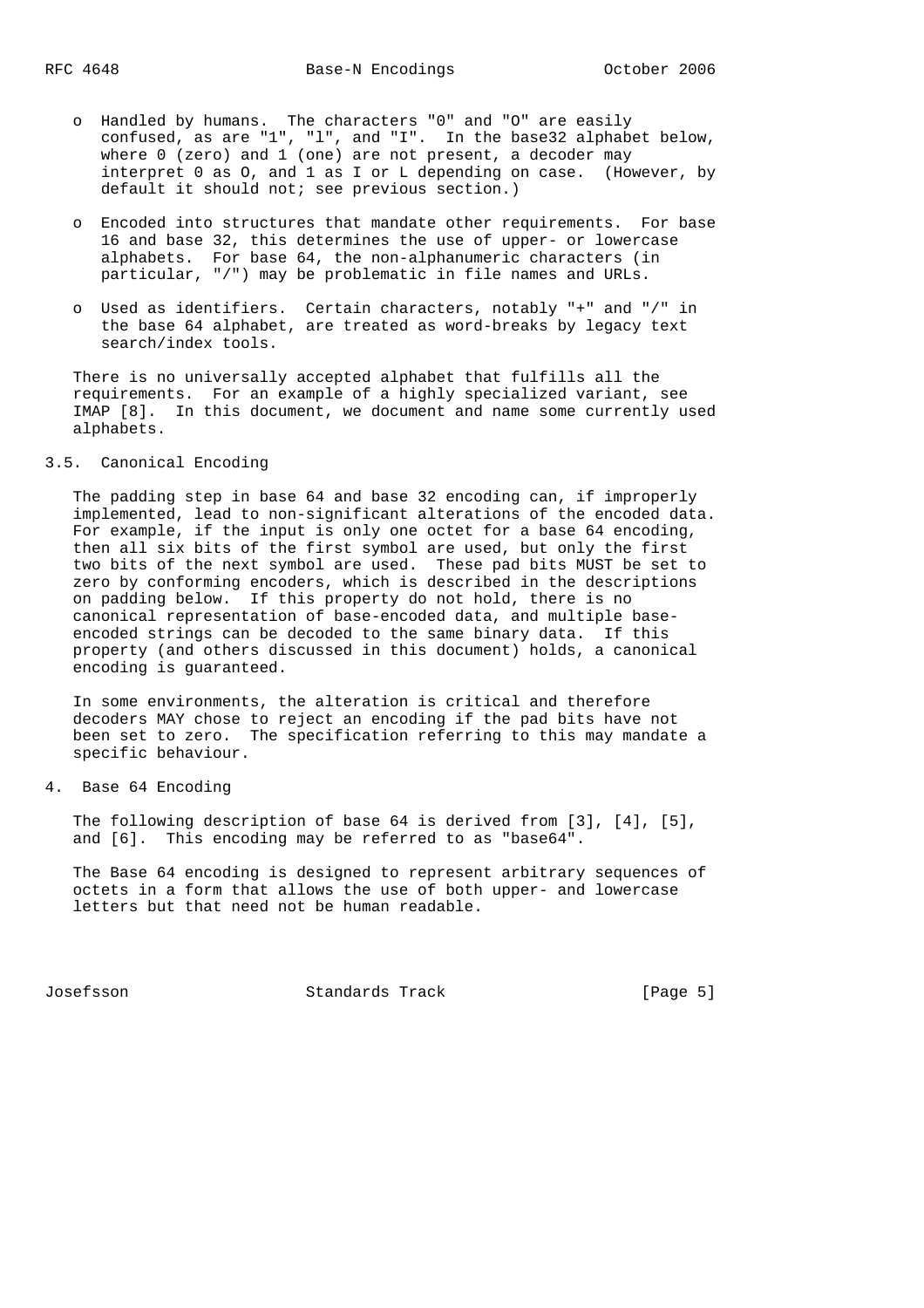A 65-character subset of US-ASCII is used, enabling 6 bits to be represented per printable character. (The extra 65th character, "=", is used to signify a special processing function.)

 The encoding process represents 24-bit groups of input bits as output strings of 4 encoded characters. Proceeding from left to right, a 24-bit input group is formed by concatenating 3 8-bit input groups. These 24 bits are then treated as 4 concatenated 6-bit groups, each of which is translated into a single character in the base 64 alphabet.

 Each 6-bit group is used as an index into an array of 64 printable characters. The character referenced by the index is placed in the output string.

|          | Value Encoding Value Encoding Value Encoding Value Encoding |                 |                 |           |  |
|----------|-------------------------------------------------------------|-----------------|-----------------|-----------|--|
| $\Omega$ | A                                                           | 17 R            | 34 i            | 51 z      |  |
|          | 1 B                                                         | 18 S            | 35 <sub>1</sub> | 52 0      |  |
|          | $2\degree$ C                                                | 19 T            | 36 k            | 53 1      |  |
|          | $3\,D$                                                      | 20 U            | 37 1            | 54 2      |  |
|          | 4 E                                                         | 21 V            | 38 m            | 55 3      |  |
|          | 5 F                                                         | 22 W            | 39 n            | 56 4      |  |
|          | 6 G                                                         | 23 X            | 40 <sub>o</sub> | 57 5      |  |
|          | 7 H                                                         | 24 Y            | 41 p            | 58 6      |  |
|          | 8 I                                                         | 25Z             | $42 \sigma$     | 59 7      |  |
|          | 9 <sub>o</sub>                                              | 26a             | 43 $r$          | 60 8      |  |
| 10 K     |                                                             | 27 b            | $44 \text{ s}$  | 619       |  |
| 11 L     |                                                             | 28 <sub>c</sub> | 45 t            | $62 +$    |  |
| 12 M     |                                                             | 29 d            | 46 u            | 63/       |  |
| 13 N     |                                                             | 30 e            | $47 \text{ v}$  |           |  |
| 14 O     |                                                             | 31 f            | 48 w            | $(pad) =$ |  |
| 15 P     |                                                             | 32q             | 49 x            |           |  |
| 16 Q     |                                                             | 33 h            | 50 <sub>y</sub> |           |  |
|          |                                                             |                 |                 |           |  |

# Table 1: The Base 64 Alphabet

 Special processing is performed if fewer than 24 bits are available at the end of the data being encoded. A full encoding quantum is always completed at the end of a quantity. When fewer than 24 input bits are available in an input group, bits with value zero are added (on the right) to form an integral number of 6-bit groups. Padding at the end of the data is performed using the '=' character. Since all base 64 input is an integral number of octets, only the following cases can arise:

 (1) The final quantum of encoding input is an integral multiple of 24 bits; here, the final unit of encoded output will be an integral multiple of 4 characters with no "=" padding.

Josefsson Standards Track [Page 6]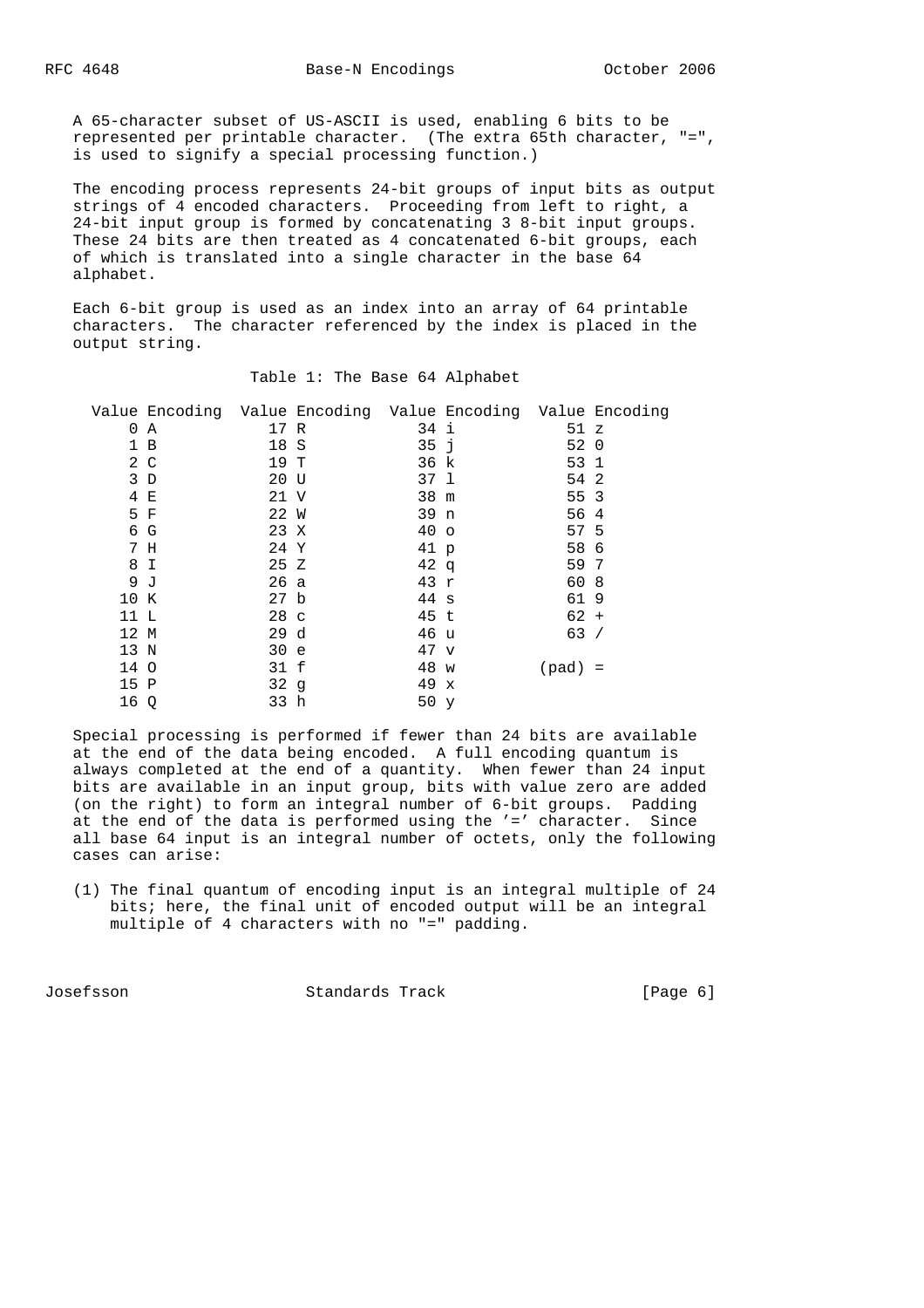- (2) The final quantum of encoding input is exactly 8 bits; here, the final unit of encoded output will be two characters followed by two "=" padding characters.
- (3) The final quantum of encoding input is exactly 16 bits; here, the final unit of encoded output will be three characters followed by one "=" padding character.
- 5. Base 64 Encoding with URL and Filename Safe Alphabet

 The Base 64 encoding with an URL and filename safe alphabet has been used in [12].

 An alternative alphabet has been suggested that would use "˜" as the 63rd character. Since the "˜" character has special meaning in some file system environments, the encoding described in this section is recommended instead. The remaining unreserved URI character is ".", but some file system environments do not permit multiple "." in a filename, thus making the "." character unattractive as well.

 The pad character "=" is typically percent-encoded when used in an URI [9], but if the data length is known implicitly, this can be avoided by skipping the padding; see section 3.2.

 This encoding may be referred to as "base64url". This encoding should not be regarded as the same as the "base64" encoding and should not be referred to as only "base64". Unless clarified otherwise, "base64" refers to the base 64 in the previous section.

 This encoding is technically identical to the previous one, except for the 62:nd and 63:rd alphabet character, as indicated in Table 2.

Josefsson Standards Track [Page 7]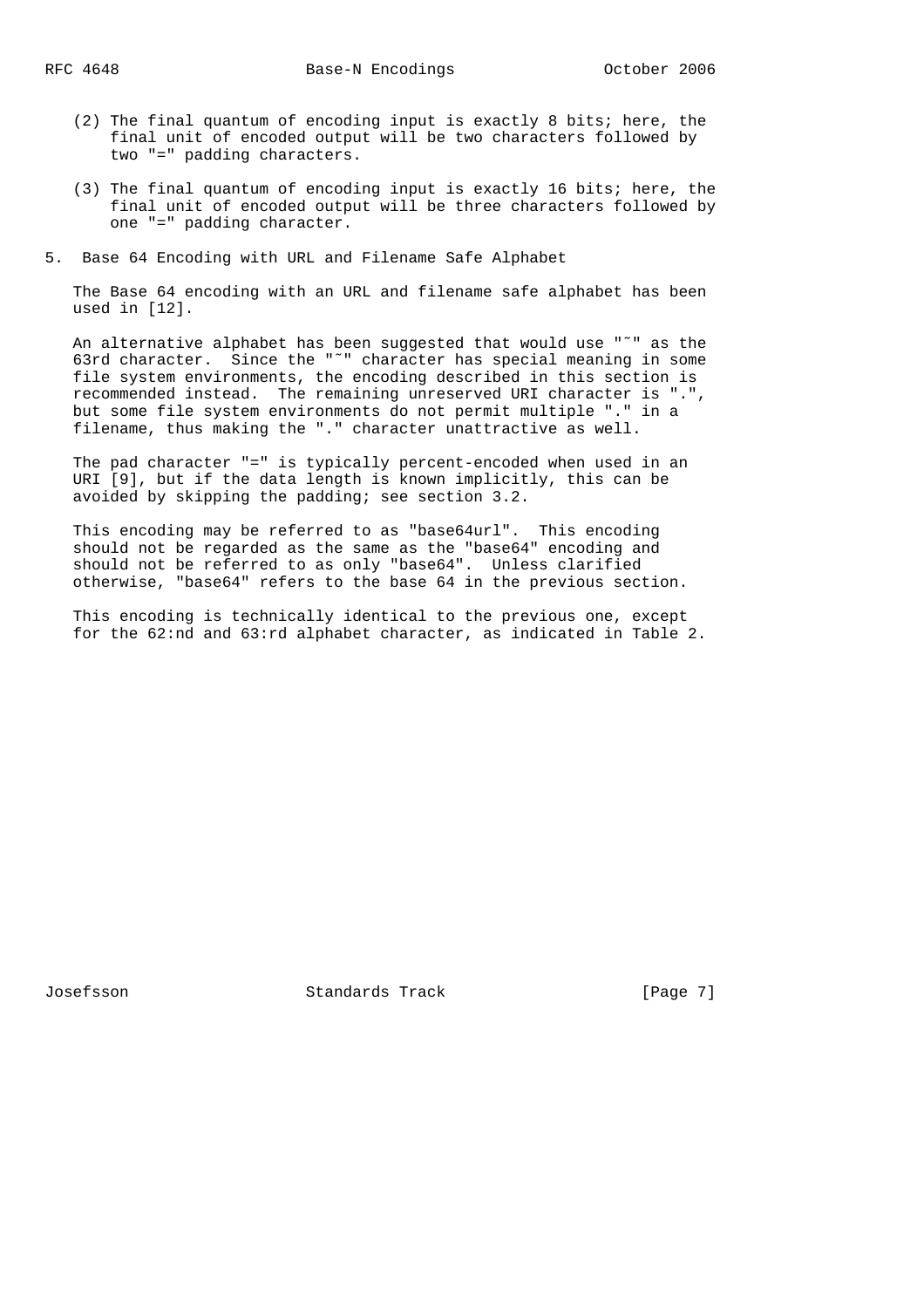|  |  |  |  |  |  |  |  | Table 2: The "URL and Filename safe" Base 64 Alphabet |
|--|--|--|--|--|--|--|--|-------------------------------------------------------|
|--|--|--|--|--|--|--|--|-------------------------------------------------------|

|      | Value Encoding Value Encoding Value Encoding Value Encoding |                 |                 |           |                |
|------|-------------------------------------------------------------|-----------------|-----------------|-----------|----------------|
| 0    | Α                                                           | 17 R            | 34 i            | 51 z      |                |
|      | 1 B                                                         | 18 S            | 35j             | 52 0      |                |
|      | $2\degree$ C                                                | 19 T            | 36 k            | 53 1      |                |
|      | 3D                                                          | 20 U            | 37 1            | 54 2      |                |
|      | 4 E                                                         | 21 V            | 38 m            | 55 3      |                |
|      | 5 F                                                         | 22 W            | 39 n            | 56 4      |                |
|      | 6 G                                                         | 23 X            | 40 <sub>o</sub> | 57 5      |                |
|      | 7 H                                                         | 24 Y            | 41 p            | 58 6      |                |
|      | 8 I                                                         | 25 Z            | 42q             | 59 7      |                |
|      | 9 J                                                         | 26 a            | 43 $r$          | 60 8      |                |
| 10 K |                                                             | 27 <sub>b</sub> | $44 \text{ s}$  | 619       |                |
| 11 L |                                                             | 28 <sub>c</sub> | 45 t            |           | $62 - (minus)$ |
| 12 M |                                                             | 29d             | 46 u            | 63        |                |
| 13 N |                                                             | 30 e            | $47 \text{ v}$  |           | (underline)    |
| 14 O |                                                             | 31 f            | 48 w            |           |                |
| 15 P |                                                             | 32 <sub>g</sub> | 49 x            |           |                |
| 16 Q |                                                             | 33 h            | 50 y            | $(pad) =$ |                |

## 6. Base 32 Encoding

 The following description of base 32 is derived from [11] (with corrections). This encoding may be referred to as "base32".

 The Base 32 encoding is designed to represent arbitrary sequences of octets in a form that needs to be case insensitive but that need not be human readable.

 A 33-character subset of US-ASCII is used, enabling 5 bits to be represented per printable character. (The extra 33rd character, "=", is used to signify a special processing function.)

 The encoding process represents 40-bit groups of input bits as output strings of 8 encoded characters. Proceeding from left to right, a 40-bit input group is formed by concatenating 5 8bit input groups. These 40 bits are then treated as 8 concatenated 5-bit groups, each of which is translated into a single character in the base 32 alphabet. When a bit stream is encoded via the base 32 encoding, the bit stream must be presumed to be ordered with the most-significant bit first. That is, the first bit in the stream will be the high order bit in the first 8bit byte, the eighth bit will be the low order bit in the first 8bit byte, and so on.

Josefsson Standards Track [Page 8]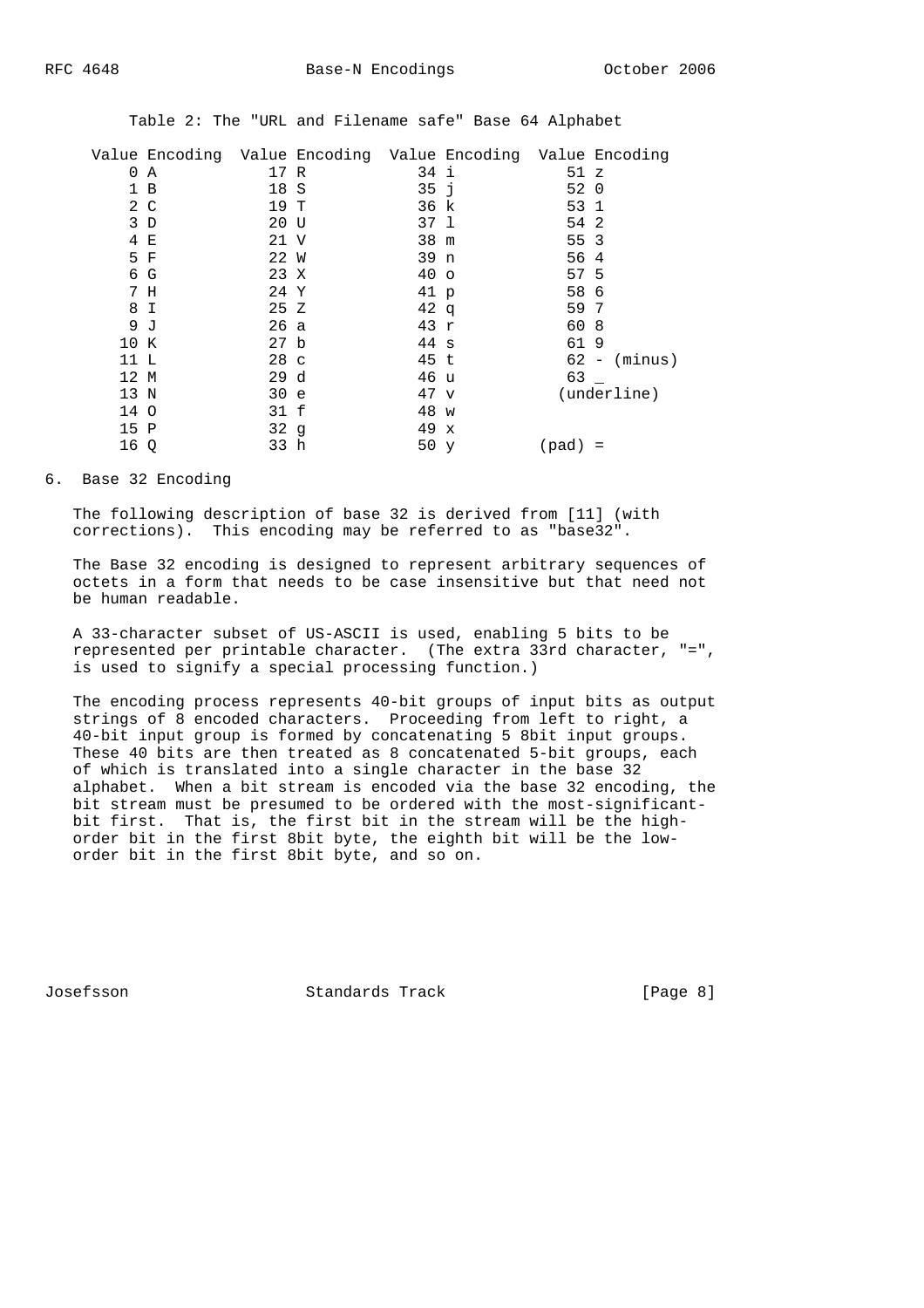Each 5-bit group is used as an index into an array of 32 printable characters. The character referenced by the index is placed in the output string. These characters, identified in Table 3, below, are selected from US-ASCII digits and uppercase letters.

# Table 3: The Base 32 Alphabet

|   | Value Encoding Value Encoding Value Encoding Value Encoding |      |     |      |                 |  |
|---|-------------------------------------------------------------|------|-----|------|-----------------|--|
|   | 0 A                                                         |      | 9 J | 18 S | 27 <sub>3</sub> |  |
|   | 1 B                                                         | 10 K |     | 19 T | 28 4            |  |
|   | 2 C                                                         | 11 L |     | 20 U | 29 5            |  |
|   | 3 D                                                         | 12 M |     | 21 V | 30 <sub>6</sub> |  |
|   | 4 E                                                         | 13 N |     | 22 W | 31 7            |  |
|   | 5 F                                                         | 14 O |     | 23 X |                 |  |
|   | 6 G                                                         | 15 P |     | 24 Y | (pad) =         |  |
|   | 7 H                                                         | 16 O |     | 25 Z |                 |  |
| 8 |                                                             |      | R   | 26 2 |                 |  |

 Special processing is performed if fewer than 40 bits are available at the end of the data being encoded. A full encoding quantum is always completed at the end of a body. When fewer than 40 input bits are available in an input group, bits with value zero are added (on the right) to form an integral number of 5-bit groups. Padding at the end of the data is performed using the "=" character. Since all base 32 input is an integral number of octets, only the following cases can arise:

- (1) The final quantum of encoding input is an integral multiple of 40 bits; here, the final unit of encoded output will be an integral multiple of 8 characters with no "=" padding.
- (2) The final quantum of encoding input is exactly 8 bits; here, the final unit of encoded output will be two characters followed by six "=" padding characters.
- (3) The final quantum of encoding input is exactly 16 bits; here, the final unit of encoded output will be four characters followed by four "=" padding characters.
- (4) The final quantum of encoding input is exactly 24 bits; here, the final unit of encoded output will be five characters followed by three "=" padding characters.
- (5) The final quantum of encoding input is exactly 32 bits; here, the final unit of encoded output will be seven characters followed by one "=" padding character.

Josefsson Standards Track [Page 9]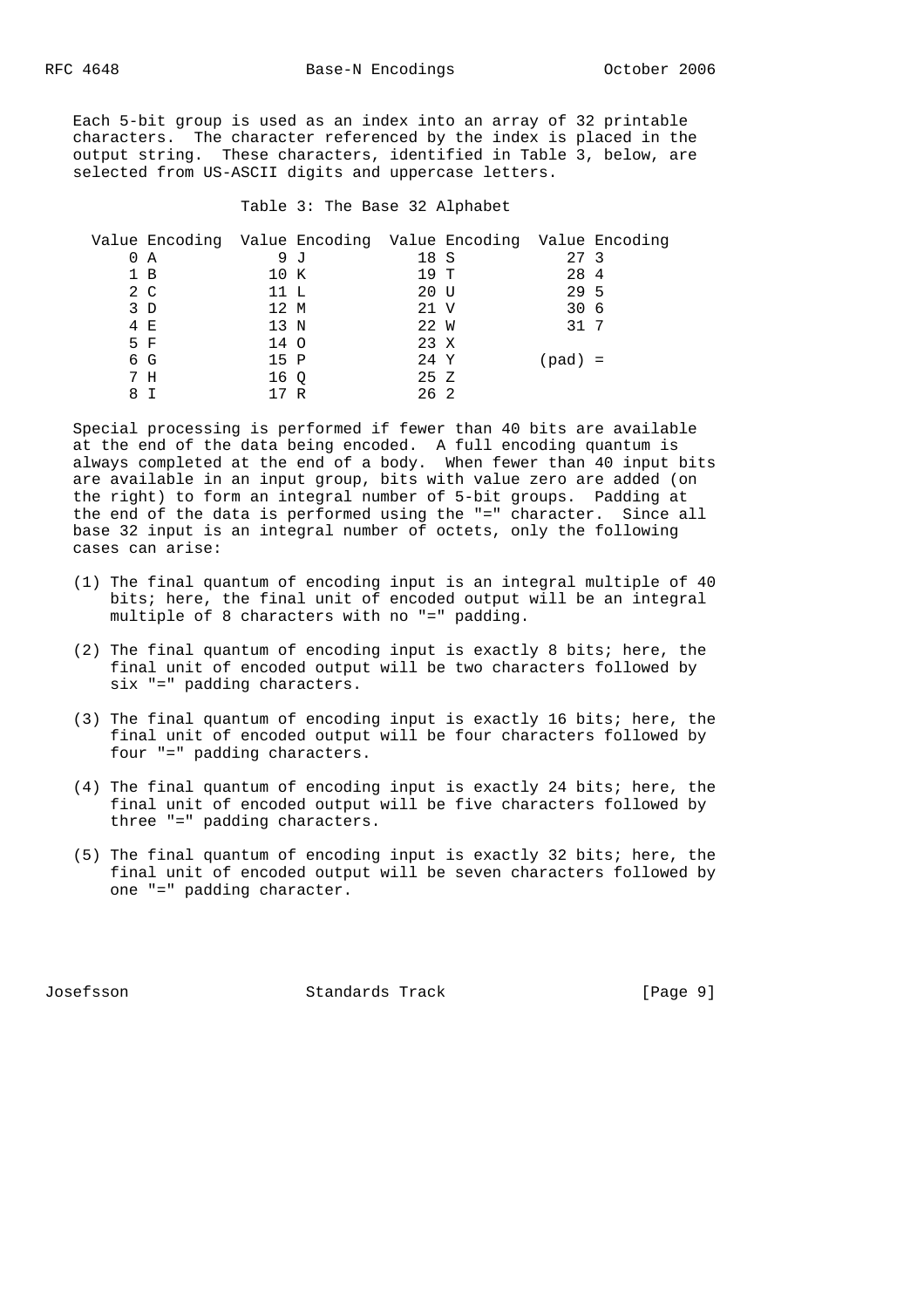7. Base 32 Encoding with Extended Hex Alphabet

 The following description of base 32 is derived from [7]. This encoding may be referred to as "base32hex". This encoding should not be regarded as the same as the "base32" encoding and should not be referred to as only "base32". This encoding is used by, e.g., NextSECure3 (NSEC3) [10].

 One property with this alphabet, which the base64 and base32 alphabets lack, is that encoded data maintains its sort order when the encoded data is compared bit-wise.

 This encoding is identical to the previous one, except for the alphabet. The new alphabet is found in Table 4.

Table 4: The "Extended Hex" Base 32 Alphabet

| Value Encoding Value Encoding Value Encoding Value Encoding |      |    |      |         |  |
|-------------------------------------------------------------|------|----|------|---------|--|
| 0 <sub>0</sub>                                              |      | 99 | 18 I | 27 R    |  |
| $1\quad1$                                                   | 10 A |    | 19 J | 28 S    |  |
| $2\quad 2$                                                  | 11 B |    | 20 K | 29 T    |  |
| 3 <sub>3</sub>                                              | 12 C |    | 21 L | 30 U    |  |
| 44                                                          | 13 D |    | 22 M | 31 V    |  |
| 5 5                                                         | 14 E |    | 23 N |         |  |
| 66                                                          | 15 F |    | 24 O | (pad) = |  |
| 77                                                          | 16 G |    | 25 P |         |  |
| 88                                                          | 17 H |    | 26 Q |         |  |

# 8. Base 16 Encoding

 The following description is original but analogous to previous descriptions. Essentially, Base 16 encoding is the standard case insensitive hex encoding and may be referred to as "base16" or "hex".

 A 16-character subset of US-ASCII is used, enabling 4 bits to be represented per printable character.

 The encoding process represents 8-bit groups (octets) of input bits as output strings of 2 encoded characters. Proceeding from left to right, an 8-bit input is taken from the input data. These 8 bits are then treated as 2 concatenated 4-bit groups, each of which is translated into a single character in the base 16 alphabet.

 Each 4-bit group is used as an index into an array of 16 printable characters. The character referenced by the index is placed in the output string.

Josefsson Standards Track [Page 10]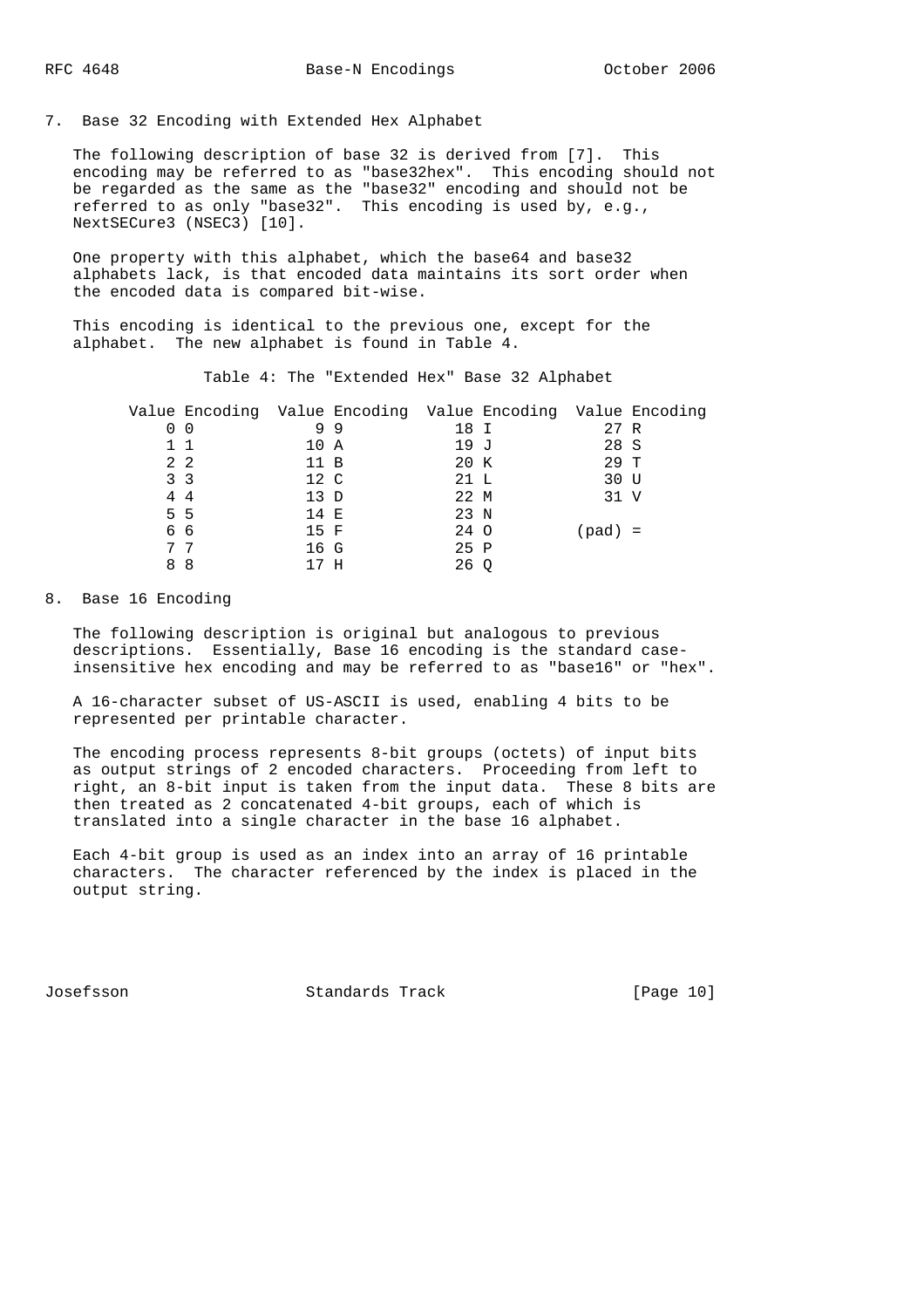|             | Value Encoding Value Encoding Value Encoding Value Encoding |    |      |     |       |  |
|-------------|-------------------------------------------------------------|----|------|-----|-------|--|
|             |                                                             | 44 |      | 8 R | 12 C  |  |
|             |                                                             | 55 |      | 99  | ת 13  |  |
| $2 \quad 2$ |                                                             | 66 | 10 A |     | 14 F. |  |
| २ २         |                                                             |    | 11 R |     | 15 F  |  |

 Unlike base 32 and base 64, no special padding is necessary since a full code word is always available.

## 9. Illustrations and Examples

 To translate between binary and a base encoding, the input is stored in a structure, and the output is extracted. The case for base 64 is displayed in the following figure, borrowed from [5].

> +--first octet--+-second octet--+--third octet--+ |7 6 5 4 3 2 1 0|7 6 5 4 3 2 1 0|7 6 5 4 3 2 1 0| +-----------+---+-------+-------+---+-----------+ |5 4 3 2 1 0|5 4 3 2 1 0|5 4 3 2 1 0|5 4 3 2 1 0| +--1.index--+--2.index--+--3.index--+--4.index--+

 The case for base 32 is shown in the following figure, borrowed from [7]. Each successive character in a base-32 value represents 5 successive bits of the underlying octet sequence. Thus, each group of 8 characters represents a sequence of 5 octets (40 bits).

1 2 3 01234567 89012345 67890123 45678901 23456789 +--------+--------+--------+--------+--------+  $|< 1 > < 2| > < 3 > < | .4 > < 5. | > < 6 > < | 7 > < 8 > |$  +--------+--------+--------+--------+--------+ <===> 8th character <====> 7th character <===> 6th character <====> 5th character <====> 4th character <===> 3rd character <====> 2nd character <===> 1st character

Josefsson Standards Track [Page 11]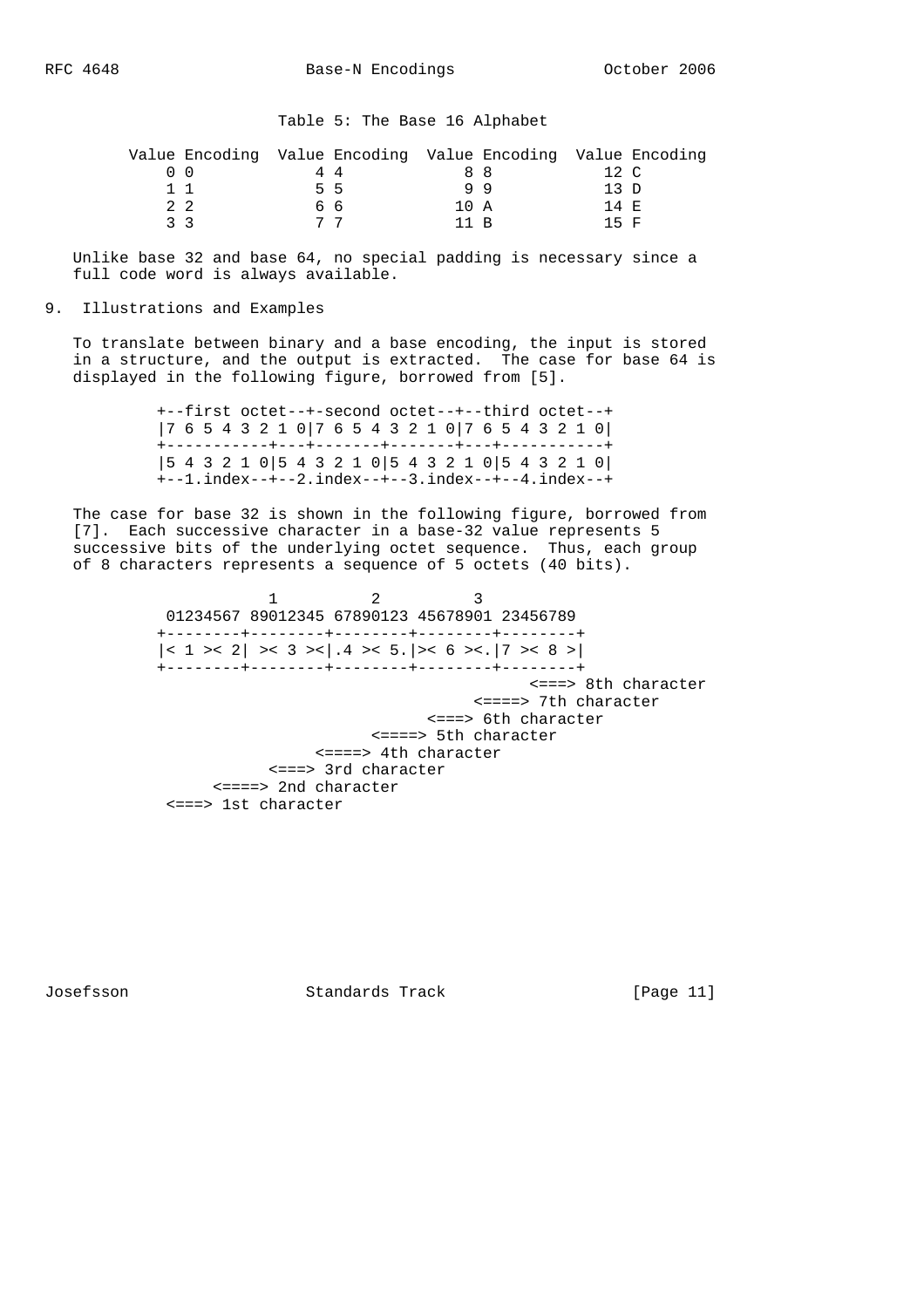The following example of Base64 data is from [5], with corrections.

 Input data: 0x14fb9c03d97e Hex: 1 4 f b 9 c | 0 3 d 9 7 e 8-bit: 00010100 11111011 10011100 | 00000011 11011001 01111110 6-bit: 000101 001111 101110 011100 | 000000 111101 100101 111110 Decimal: 5 15 46 28 0 61 37 62 Output: F P u c A 9 l + Input data: 0x14fb9c03d9 Hex: 1 4 f b 9 c | 0 3 d 9 8-bit: 00010100 11111011 10011100 | 00000011 11011001 pad with 00 6-bit: 000101 001111 101110 011100 | 000000 111101 100100 Decimal: 5 15 46 28 0 61 36  $pad with =$ <br> $k ==$ Output: F P u c A 9 Input data: 0x14fb9c03 Hex: 1 4 f b 9 c | 0 3 8-bit: 00010100 11111011 10011100 | 00000011 pad with 0000 6-bit: 000101 001111 101110 011100 | 000000 110000 Decimal: 5 15 46 28 0 48 pad with = = Output:  $F$  P u c A  $W =$ 10. Test Vectors  $BASE64("") = ""$  $BASE64("f") = "Zg =="$  $BASE64(''fo'') = "Zm8="$  $BASE64('foo") = "Zm9v"$  $BASE64('foob") = "Zm9vYg=="$  BASE64("fooba") = "Zm9vYmE=" BASE64("foobar") = "Zm9vYmFy" BASE32("") = "" BASE32("f") = " $MY == == "$  $BASE32("fo") = "MZXQ == "$ 

Josefsson Standards Track [Page 12]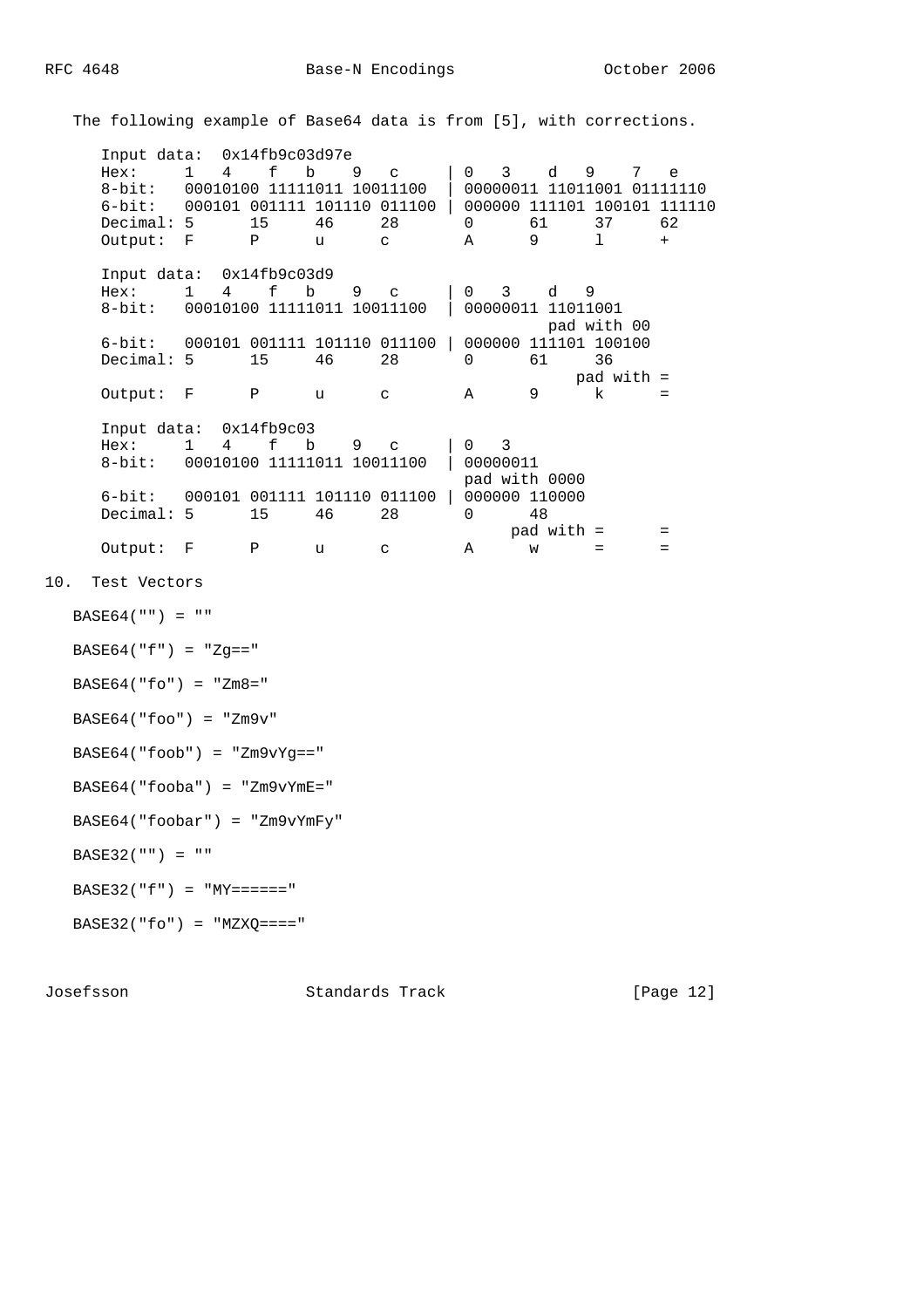```
BASE32("foo") = "MZXW6 == " BASE32("foob") = "MZXW6YQ="
 BASE32("fooba") = "MZXW6YTB"
 BASE32("foobar") = "MZXW6YTBOI======"
BASE32-HEX("") = "BASE32-HEX("f") = "CO=----"BASE32-HEX("fo") = "CPNG===""BASE32-HEX("foo") = "CPNMU==" BASE32-HEX("foob") = "CPNMUOG="
 BASE32-HEX("fooba") = "CPNMUOJ1"
 BASE32-HEX("foobar") = "CPNMUOJ1E8======"
BASE16("") = " BASE16("f") = "66"
 BASE16("fo") = "666F"
 BASE16("foo") = "666F6F"
 BASE16("foob") = "666F6F62"
 BASE16("fooba") = "666F6F6261"
 BASE16("foobar") = "666F6F626172"
```
Josefsson Standards Track [Page 13]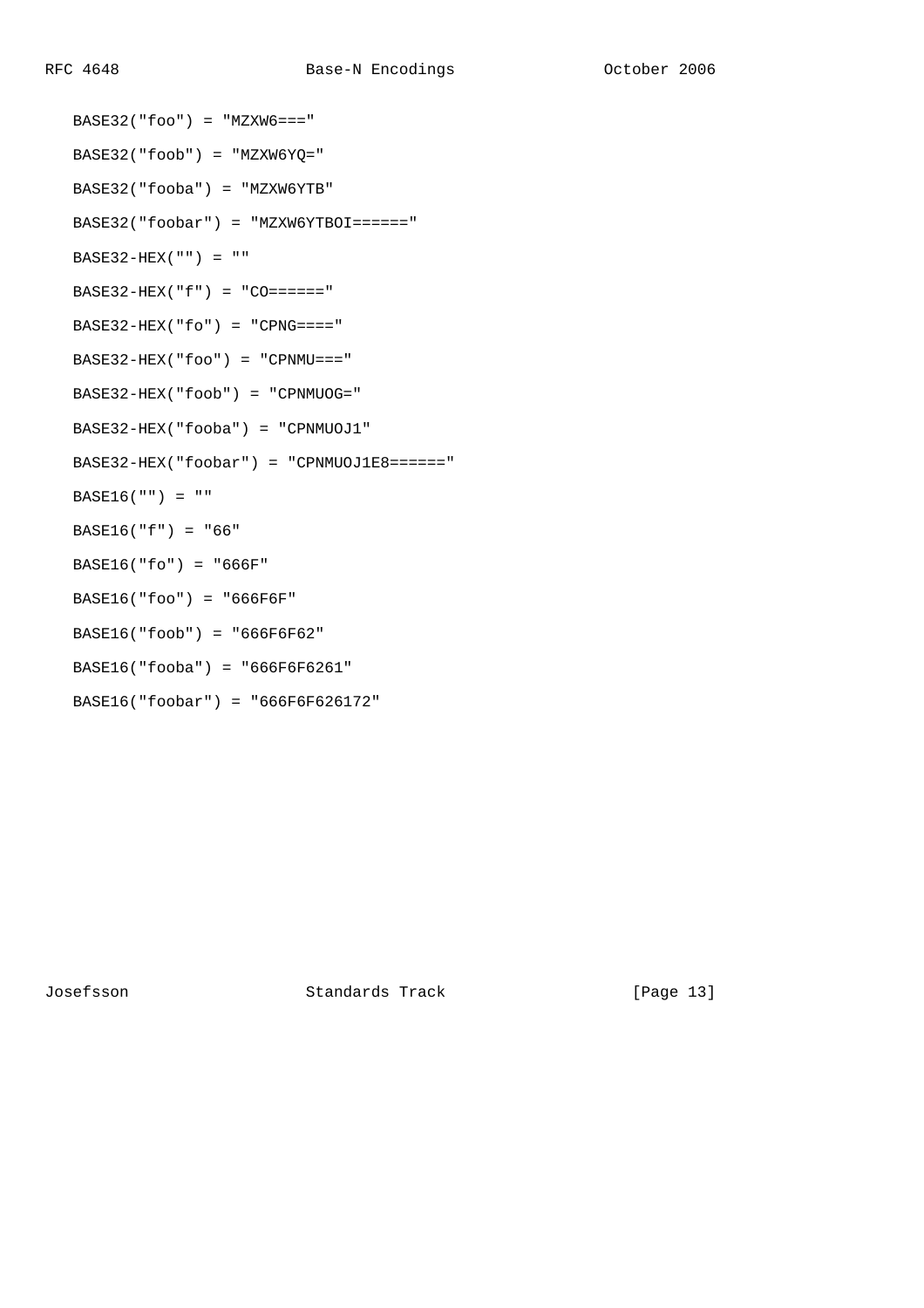## 11. ISO C99 Implementation of Base64

 An ISO C99 implementation of Base64 encoding and decoding that is believed to follow all recommendations in this RFC is available from:

http://josefsson.org/base-encoding/

This code is not normative.

 The code could not be included in this RFC for procedural reasons (RFC 3978 section 5.4).

### 12. Security Considerations

 When base encoding and decoding is implemented, care should be taken not to introduce vulnerabilities to buffer overflow attacks, or other attacks on the implementation. A decoder should not break on invalid input including, e.g., embedded NUL characters (ASCII 0).

 If non-alphabet characters are ignored, instead of causing rejection of the entire encoding (as recommended), a covert channel that can be used to "leak" information is made possible. The ignored characters could also be used for other nefarious purposes, such as to avoid a string equality comparison or to trigger implementation bugs. The implications of ignoring non-alphabet characters should be understood in applications that do not follow the recommended practice. Similarly, when the base 16 and base 32 alphabets are handled case insensitively, alteration of case can be used to leak information or make string equality comparisons fail.

 When padding is used, there are some non-significant bits that warrant security concerns, as they may be abused to leak information or used to bypass string equality comparisons or to trigger implementation problems.

 Base encoding visually hides otherwise easily recognized information, such as passwords, but does not provide any computational confidentiality. This has been known to cause security incidents when, e.g., a user reports details of a network protocol exchange (perhaps to illustrate some other problem) and accidentally reveals the password because she is unaware that the base encoding does not protect the password.

 Base encoding adds no entropy to the plaintext, but it does increase the amount of plaintext available and provide a signature for cryptanalysis in the form of a characteristic probability distribution.

Josefsson Standards Track [Page 14]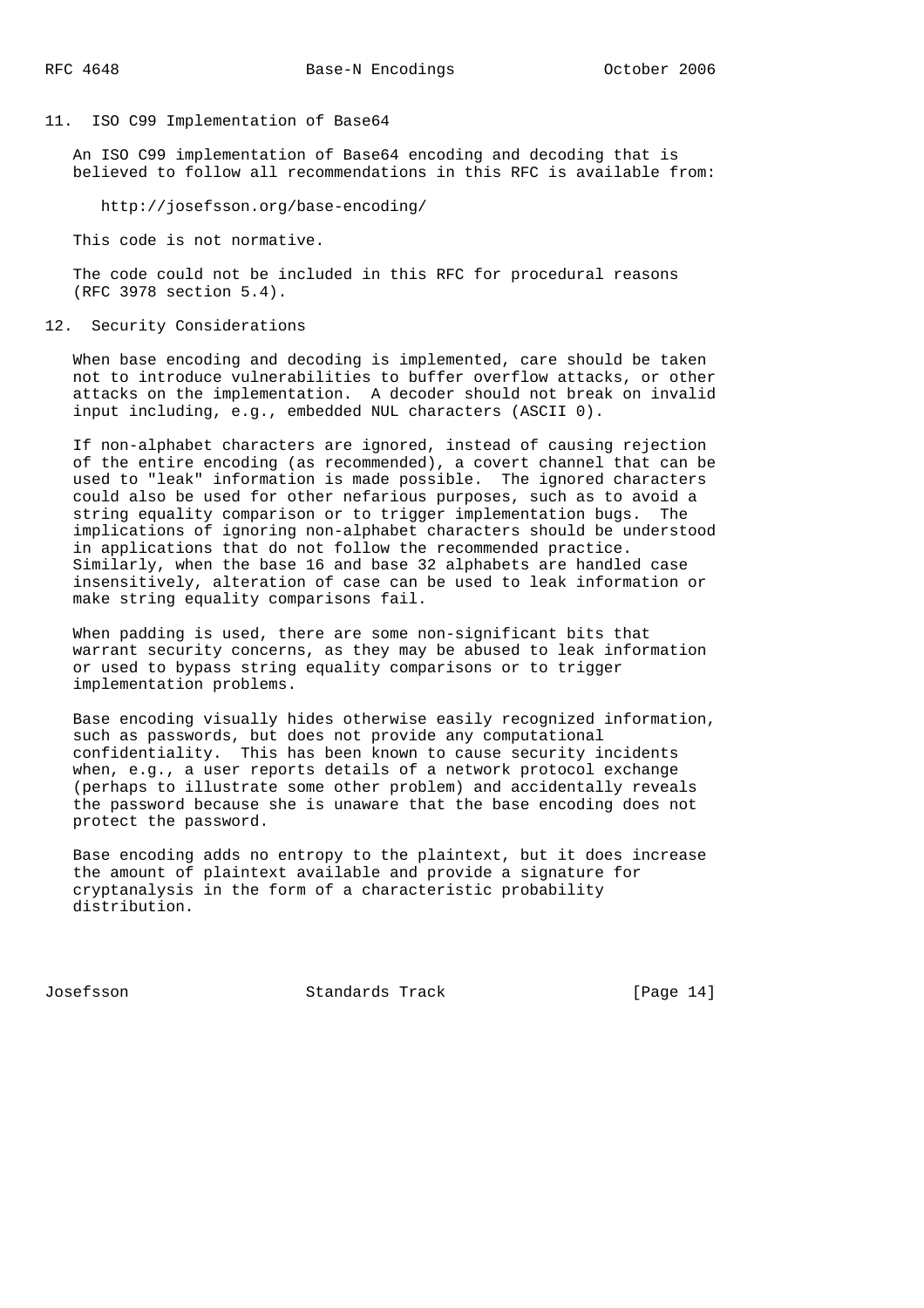13. Changes Since RFC 3548

 Added the "base32 extended hex alphabet", needed to preserve sort order of encoded data.

Referenced IMAP for the special Base64 encoding used there.

Fixed the example copied from RFC 2440.

 Added security consideration about providing a signature for cryptoanalysis.

Added test vectors.

Fixed typos.

14. Acknowledgements

 Several people offered comments and/or suggestions, including John E. Hadstate, Tony Hansen, Gordon Mohr, John Myers, Chris Newman, and Andrew Sieber. Text used in this document are based on earlier RFCs describing specific uses of various base encodings. The author acknowledges the RSA Laboratories for supporting the work that led to this document.

 This revised version is based in parts on comments and/or suggestions made by Roy Arends, Eric Blake, Brian E Carpenter, Elwyn Davies, Bill Fenner, Sam Hartman, Ted Hardie, Per Hygum, Jelte Jansen, Clement Kent, Tero Kivinen, Paul Kwiatkowski, and Ben Laurie.

15. Copying Conditions

Copyright (c) 2000-2006 Simon Josefsson

 Regarding the abstract and sections 1, 3, 8, 10, 12, 13, and 14 of this document, that were written by Simon Josefsson ("the author", for the remainder of this section), the author makes no guarantees and is not responsible for any damage resulting from its use. The author grants irrevocable permission to anyone to use, modify, and distribute it in any way that does not diminish the rights of anyone else to use, modify, and distribute it, provided that redistributed derivative works do not contain misleading author or version information and do not falsely purport to be IETF RFC documents. Derivative works need not be licensed under similar terms.

Josefsson Standards Track [Page 15]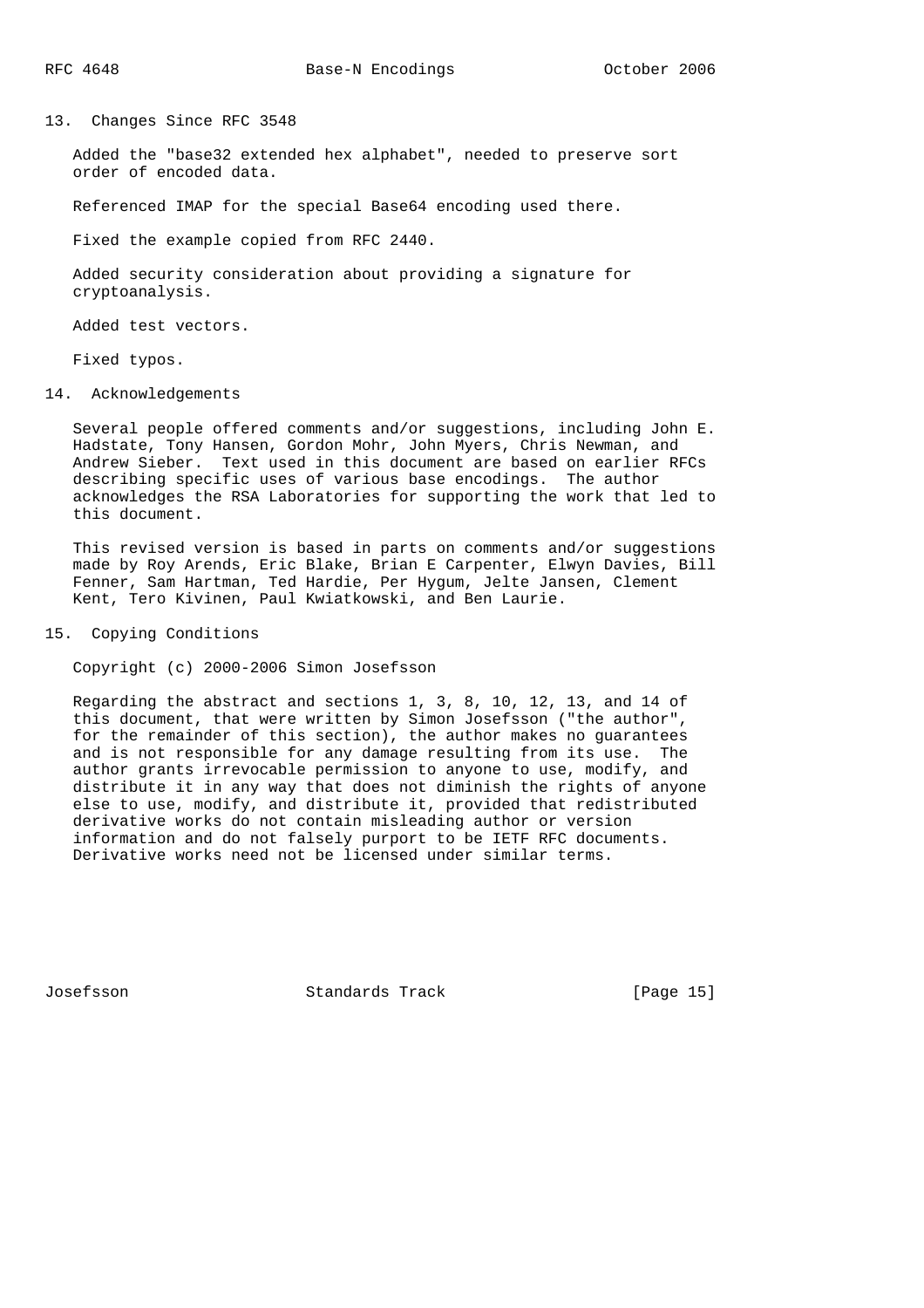# 16. References

16.1. Normative References

- [1] Cerf, V., "ASCII format for network interchange", RFC 20, October 1969.
- [2] Bradner, S., "Key words for use in RFCs to Indicate Requirement Levels", BCP 14, RFC 2119, March 1997.
- 16.2. Informative References
	- [3] Linn, J., "Privacy Enhancement for Internet Electronic Mail: Part I: Message Encryption and Authentication Procedures", RFC 1421, February 1993.
	- [4] Freed, N. and N. Borenstein, "Multipurpose Internet Mail Extensions (MIME) Part One: Format of Internet Message Bodies", RFC 2045, November 1996.
	- [5] Callas, J., Donnerhacke, L., Finney, H., and R. Thayer, "OpenPGP Message Format", RFC 2440, November 1998.
	- [6] Arends, R., Austein, R., Larson, M., Massey, D., and S. Rose, "DNS Security Introduction and Requirements", RFC 4033, March 2005.
	- [7] Klyne, G. and L. Masinter, "Identifying Composite Media Features", RFC 2938, September 2000.
	- [8] Crispin, M., "INTERNET MESSAGE ACCESS PROTOCOL VERSION 4rev1", RFC 3501, March 2003.
	- [9] Berners-Lee, T., Fielding, R., and L. Masinter, "Uniform Resource Identifier (URI): Generic Syntax", STD 66, RFC 3986, January 2005.
	- [10] Laurie, B., Sisson, G., Arends, R., and D. Blacka, "DNSSEC Hash Authenticated Denial of Existence", Work in Progress, June 2006.
	- [11] Myers, J., "SASL GSSAPI mechanisms", Work in Progress, May 2000.
	- [12] Wilcox-O'Hearn, B., "Post to P2P-hackers mailing list", http://zgp.org/pipermail/p2p-hackers/2001-September/ 000315.html, September 2001.

Josefsson Standards Track [Page 16]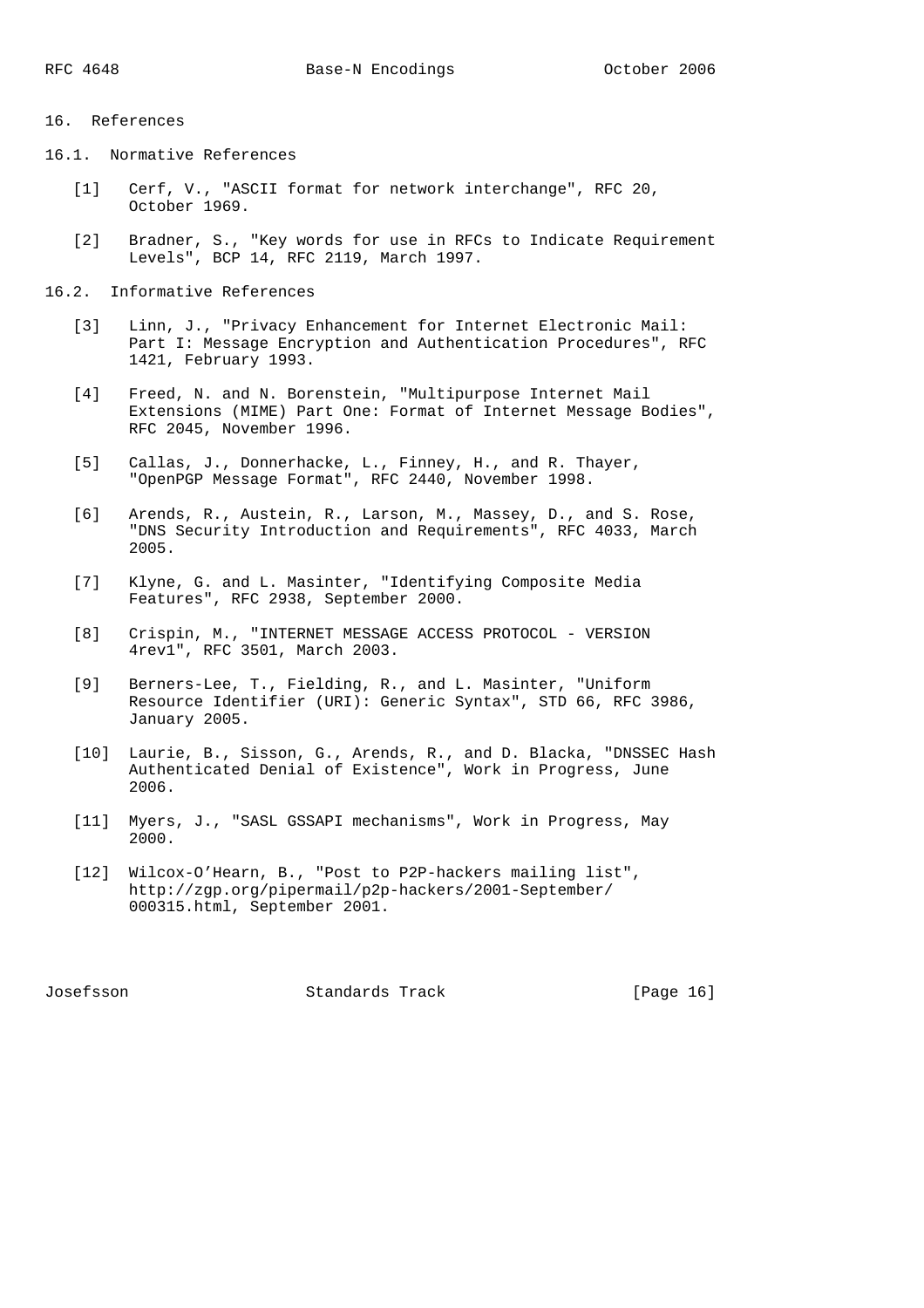Author's Address

 Simon Josefsson SJD EMail: simon@josefsson.org

Josefsson Standards Track [Page 17]